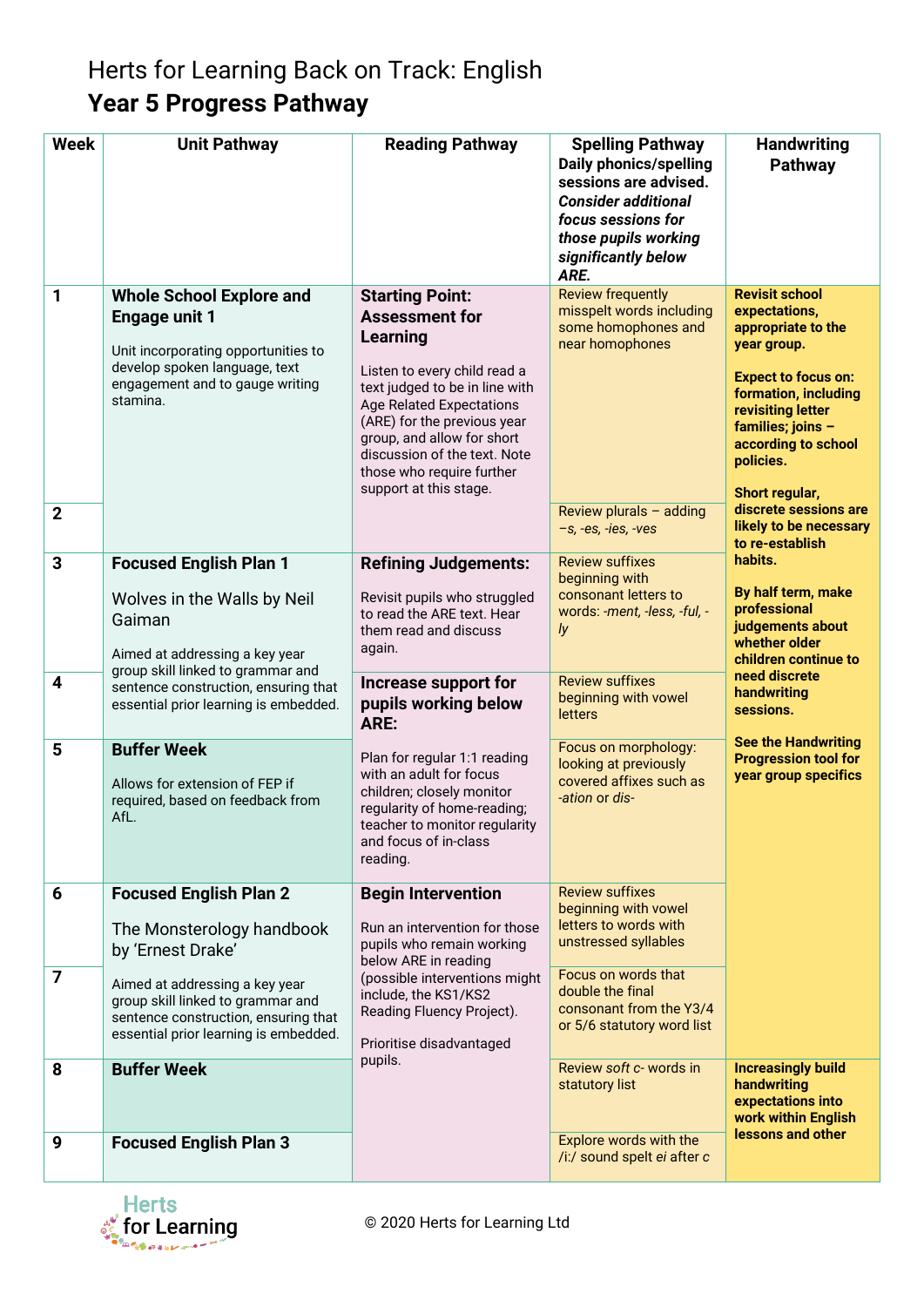## Herts for Learning Back on Track: English

| 10<br>11 | Cloud Tea Monkeys by Mal<br>Peet and Elspeth Graham<br>Aimed at addressing a key year<br>group skill linked to grammar and<br>sentence construction, ensuring that<br>essential prior learning is embedded.<br><b>Buffer Week</b> |                                                                                                                                          | Review word endings that<br>sound like el<br>Explore words with -cial    | written work across<br>the curriculum. |
|----------|-----------------------------------------------------------------------------------------------------------------------------------------------------------------------------------------------------------------------------------|------------------------------------------------------------------------------------------------------------------------------------------|--------------------------------------------------------------------------|----------------------------------------|
|          |                                                                                                                                                                                                                                   |                                                                                                                                          | or -tial endings                                                         |                                        |
| 12       | <b>Whole School Explore and</b><br><b>Engage unit 2</b>                                                                                                                                                                           |                                                                                                                                          | Explore words ending in<br>-cially or -tially                            |                                        |
| 13       | Unit incorporating opportunities to<br>develop spoken language, text<br>engagement and to gauge writing<br>stamina.                                                                                                               | <b>Review</b><br>Conduct post-intervention<br>assessments for those<br>pupils who engaged in the<br>intervention and plan next<br>steps. | <b>Review words from Y34</b><br>statutory word list                      |                                        |
| 14       | <b>Buffer Week</b>                                                                                                                                                                                                                | <b>Next steps</b><br>Consider next steps for<br>pupils who remain working                                                                | <b>Explore words ending</b><br>with -able and -ible                      |                                        |
| 15       | <b>Reprioritised Detailed English</b><br>Plan <sub>1</sub>                                                                                                                                                                        | below ARE.<br>Re-run intervention for new<br>group of pupils.                                                                            | <b>Explore words ending</b><br>with -ably and -ibly                      |                                        |
| 16       | Stone Girl, Bone Girl by<br>Laurence Anholt                                                                                                                                                                                       |                                                                                                                                          | Explore words with -cious<br>or -tious endings                           |                                        |
|          | A 'thinned down' version of an<br>existing HfL plan, ensuring that core<br>skills are prioritised.                                                                                                                                |                                                                                                                                          |                                                                          |                                        |
| 17       | <b>Buffer Week</b>                                                                                                                                                                                                                |                                                                                                                                          | Explore words ending in<br>-ent, -ence, -ency                            |                                        |
| 18       | <b>Reprioritised Detailed English</b><br>Plan <sub>2</sub>                                                                                                                                                                        |                                                                                                                                          | Explore words ending in<br>-ant,-ance, -ancy                             |                                        |
| 19       | How To Be A World Explorer:<br>Your all-terrain training<br>manual - Lonely Planet, Not<br>for Parents                                                                                                                            |                                                                                                                                          | Focus on words with<br>affixes from Y3/4 and<br>Y5/6 statutory word list |                                        |
|          | A 'thinned down' version of an<br>existing HfL plan, ensuring that core<br>skills are prioritised                                                                                                                                 |                                                                                                                                          |                                                                          |                                        |
| 20       | <b>Buffer Week</b>                                                                                                                                                                                                                |                                                                                                                                          | Review commonly used<br>and frequently misspelt<br>words                 |                                        |
| 21       |                                                                                                                                                                                                                                   |                                                                                                                                          | Explore words with silent<br>letters such as b,k, or g                   |                                        |



© 2020 Herts for Learning Ltd